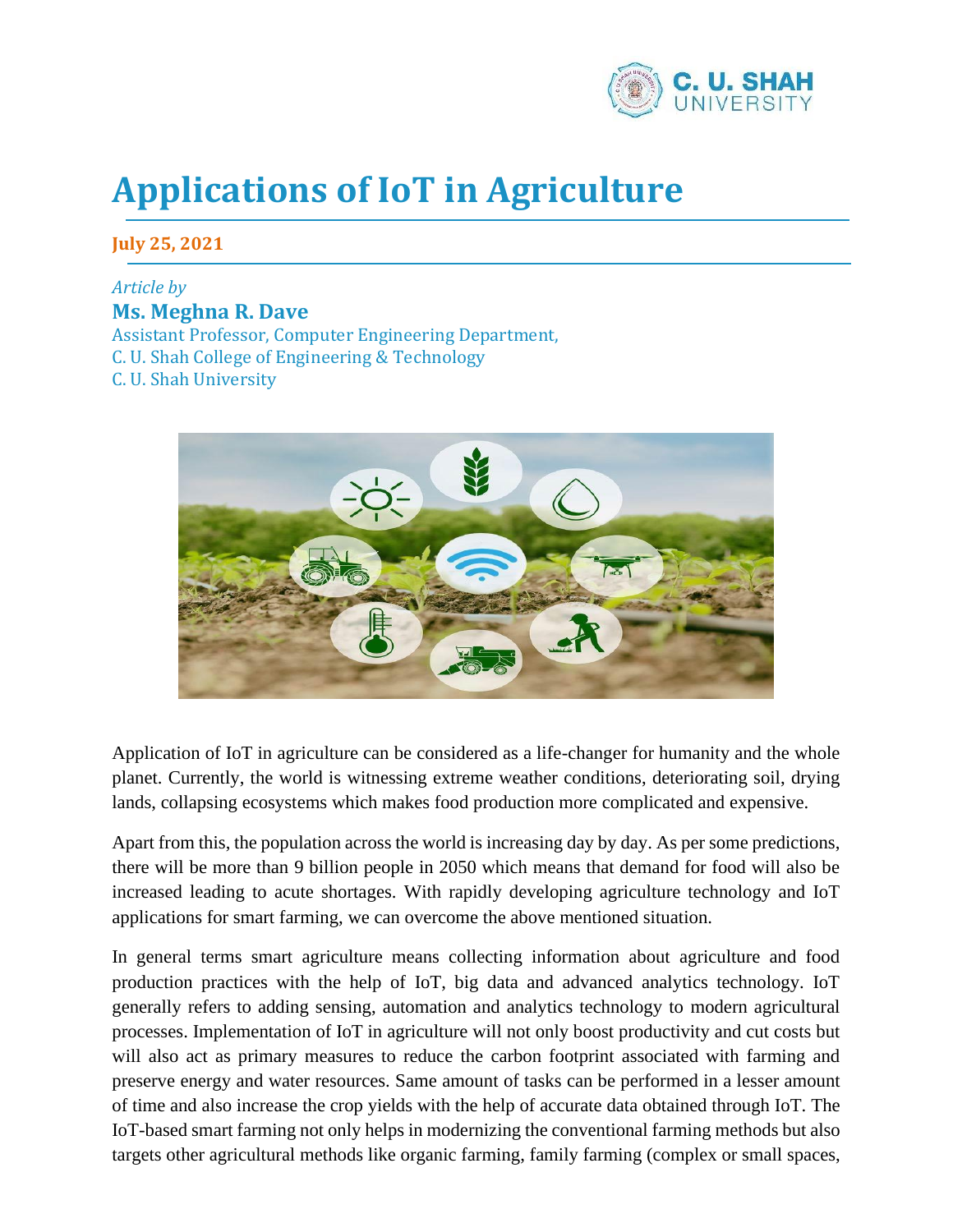

particular cattle and/or cultures, preservation of particular or high-quality varieties, etc.), and enhances highly transparent farming.

Below mentioned are some common applications of IoT in smart agriculture:

- 1) Agricultural drones
- 2) Computer Imaging and Remote Sensing
- 3) Data Analytics
- 4) Monitoring climate conditions
- 5) Precision farming
- 6) Smart greenhouse
- 7) Smart sprinklers, lights, coolers, heaters
- **Agricultural Drones**



It is used to enhance agricultural practices. Drones in agriculture are used for crop health assessment, crop monitoring, spraying pesticides, irrigation, planting, and analysing the field. These drones capture multispectral, thermal, and visual imagery during their flight. With proper strategy and planning based on real time data collection, farmers can get various information such as plant counting, yield production, measurement of plant height, drainage mapping, weed pressure mapping, etc.



● **Computer Imaging and Remote Sensing**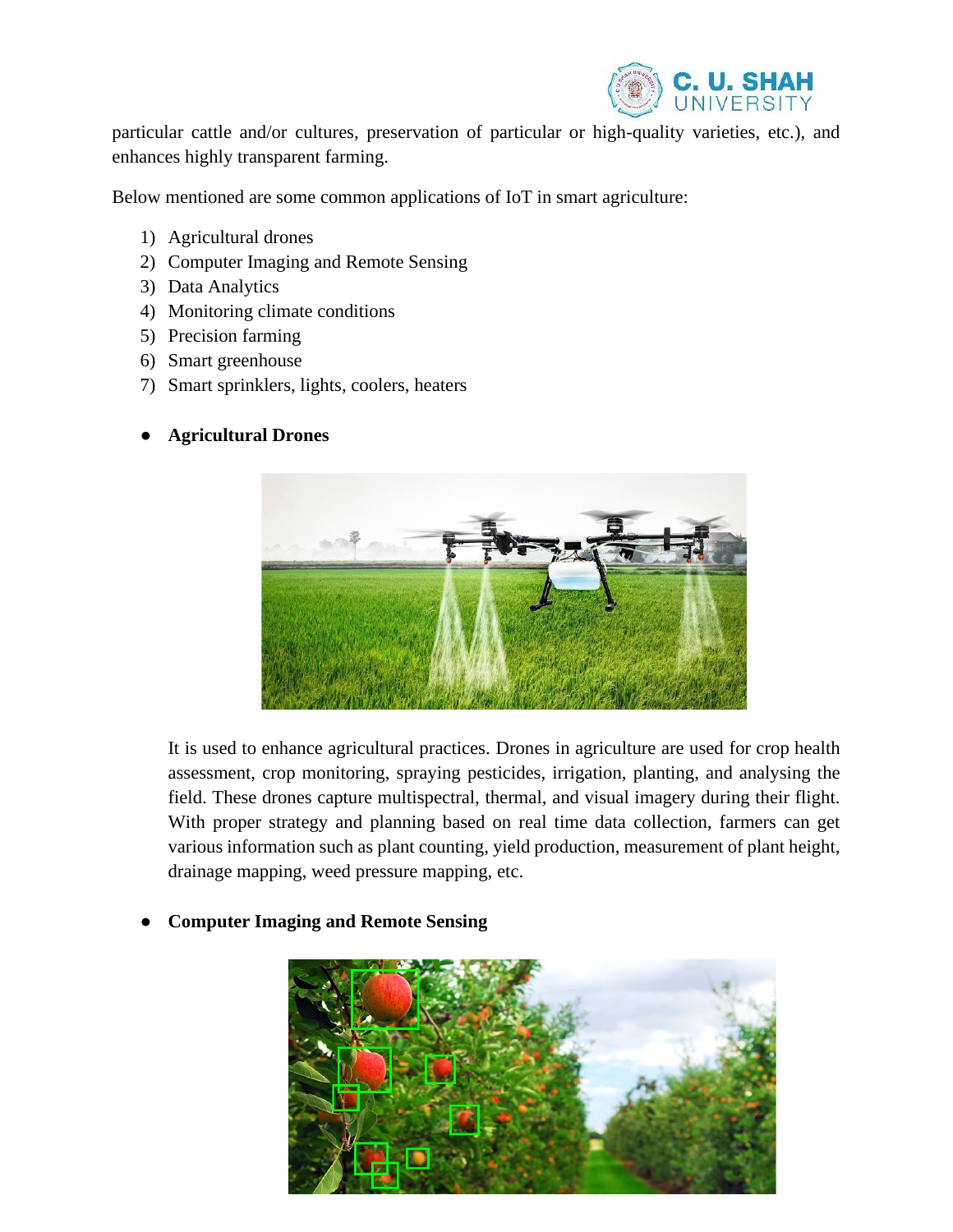

o Computer Imaging can be done by placing sensor cameras across various corners of the farm in order to generate images through digital image processing. Images captured can be used to conclude size, shape, colour and growth of crop resulting in quality control.



o In IoT based remote sensing, sensors are placed across the farm to keep track of any alterations in the shape, size, light, humidity and temperature. By doing so, crop diseases can be prevented and one can keep track of the advancement of crops.



● **Data Analytics**

It helps to provide insights about farm productivity, when to irrigate, sow, harvest, and the patch of land that can be used by farmers. Moreover, analytics is enabling farmers to make data-based decisions like which crops to plant for their next harvest. In order to increase yield and profit, farmers and growers should make use of data and innovation as much as possible.

● **Monitoring Climate Conditions**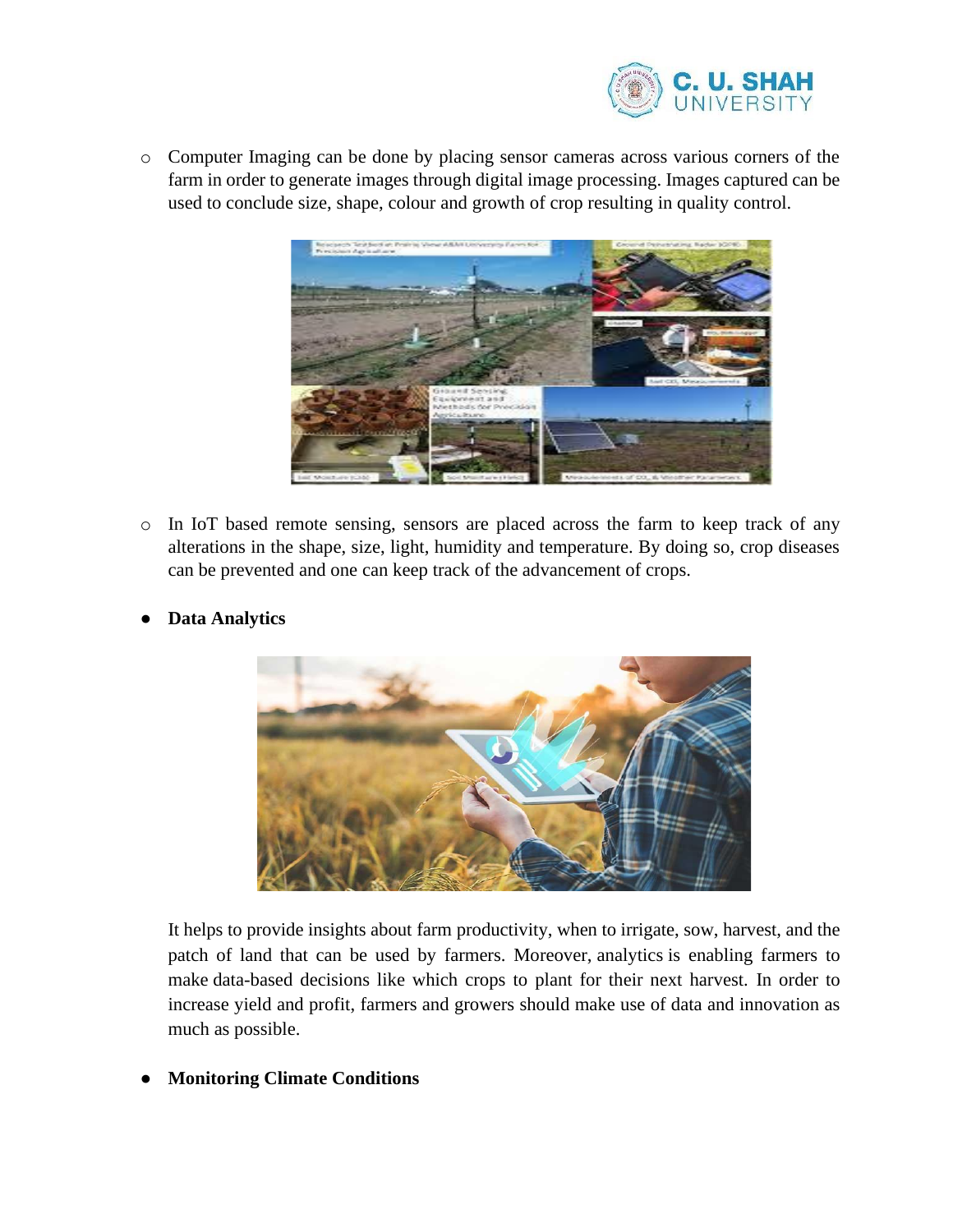



IoT solutions enable farmers to know real time weather conditions. The sensors placed in farms help to recognise any change in weather conditions that can affect crop production.

## **Precision Farming**



Precision farming is an approach where inputs are utilized in precise amounts to get increased average yields, compared to traditional cultivation techniques. precision agriculture (PA) technologies system approach to reorganize the total system of agriculture towards low-input, high-efficiency and sustainable agriculture.

Precision farming helps to increase agriculture productivity, prevents soil degradation, reduction of chemical application in crop production, efficient use of water resources, dissemination of modern farm practices to improve quality, quantity and reduced cost of production, developing favorable attitudes. Precision farming has changed the socioeconomic status of farmers.

**Smart Greenhouse**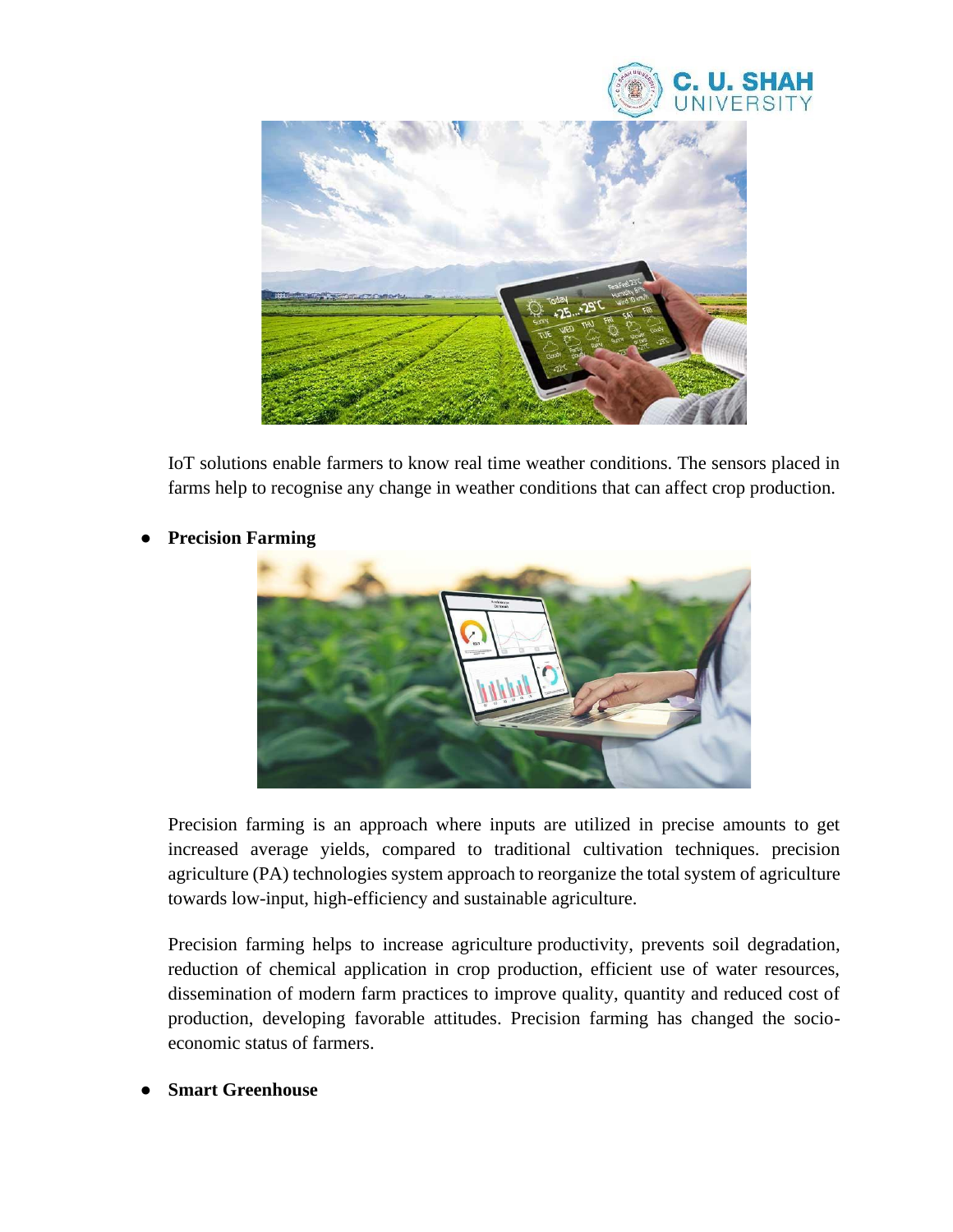



A smart greenhouse can be created with the help of IoT. These smart greenhouses intelligently monitor and control the climate without requiring any sort of manual intervention.

The IoT sensors installed inside the greenhouse provide crucial information on temperature, humidity, pressure, and light levels. These sensors control everything from turning on the lights and opening a window to controlling temperature and cooling off, all through a Wi-Fi signal. Remote access is created by connecting the system to a cloud with the help of IoT. This eliminates the need for constant manual monitoring. The cloud server controls the data processing and applies a control action inside the greenhouse.



● **Smart sprinklers, lights, coolers, heaters**

Water consumption can be reduced with the help of smart sprinklers which makes agriculture more sustainable. Connected coolers and heaters in storage and transportation facilities create better preserving conditions for the product and help reduce waste. Intelligent LED lighting automatically adjusts to the changing conditions and ensures every part of a greenhouse or storage space gets the right amount of light.

Thus there are several applications of IoT in agriculture. And, the use of IoT enhances produce quality, reduces wastage of resources and increases yield of farms a three fold benefit to the farming community.